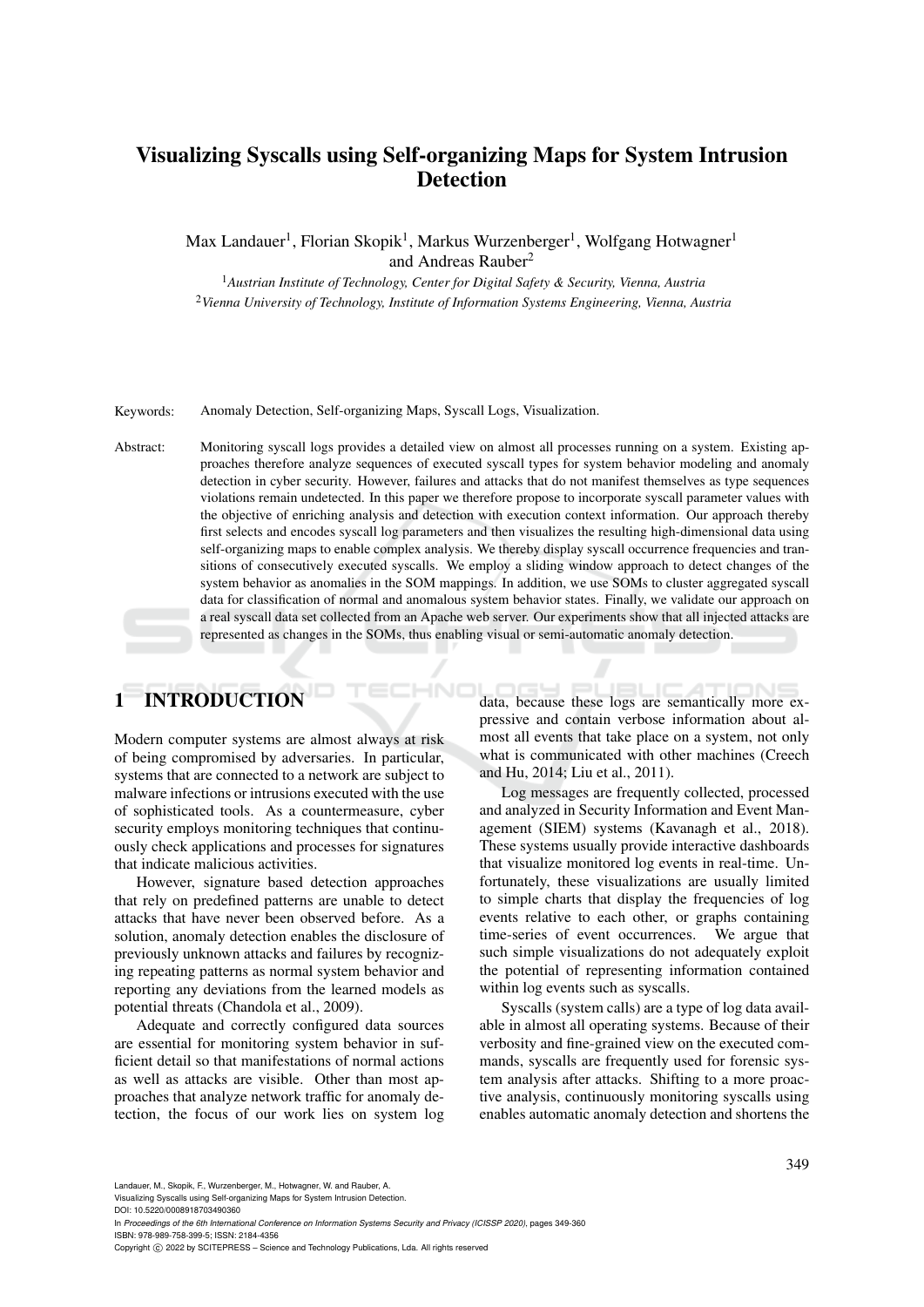reaction time after incidents, while at the same time reducing the required domain knowledge and time spent with manual analysis.

Existing works that pursue anomaly detection on syscalls often focus on the sequences of syscall types alone, i.e., they only consider a single value from the syscall log lines. However, sophisticated attacks are designed to resemble legitimate syscall execution sequences and thus evade such detection mechanisms (Shu et al., 2015). There is thus a need for anomaly detection techniques that are able to incorporate the execution context in the analysis process. We propose to use argument and return values as well as user and process information to enrich behavior models derived from syscall sequences. It is non-trivial to prepare this high-dimensional data in a way that supports visual review for manual and semi-automatic analysis of syscall sequences and occurrence frequencies. We solve this issue by employing self-organizing maps (SOM) to group and position the syscall log data in a two-dimensional space for visualization.

We summarize our contributions as follows:

- An approach for visualizing system behavior through syscall logs using self-organizing maps,
- enabled by a method for selecting and encoding relevant features,
- with the purpose of manual or semi-automatic anomaly detection.

The paper is structured as follows. Section 2 reviews existing approaches for syscall anomaly detection and visualization. Section 3 provides general information on syscalls and discusses log data preprocessing. Basics on SOM visualizations and advanced visualizations of system behavior are outlined in Sect. 4 and Sect. 5 respectively. Our experiments and the resulting plots are presented in Sect. 6 and discussed in Sect. 7. Finally, Sect. 8 concludes the paper.

## 2 RELATED WORK

Monitoring syscalls for cyber security has been an ongoing research for many years. One of the earliest popular approaches was proposed by Forrest et al. (Forrest et al., 1996), who used a sliding window to learn a model of normal system behavior from syscall traces that comprises all observed sequences. After the learning phase, any appearing sequence not represented by that model is considered an anomaly.

One critical issue with this and similar succeeding approaches is that they only consider the type of syscall, but omit all other parameters. This results in simpler models, but also impairs the capability of detecting attacks, in particular when attackers design their attacks to resemble benign syscall sequences. In order to alleviate this issue and improve the ability to detect such stealthy or mimicry attacks (Shu et al., 2015), modern approaches attempt to include the context of syscall execution in their analyses.

To address this issue, Abed et al. (Abed et al., 2015) include execution context about closely occurring syscalls by computing their frequencies in sliding time windows. Similarly, Yoon et al. (Yoon et al., 2017) use frequency distributions to cluster syscalls into profiles. In addition to clustering, Shu et al. (Shu et al., 2015) use syscall occurrence frequencies within clusters as well as their co-occurrences relevant for the detection of anomalies.

In many works, neural networks are employed, because of their prominent ability to detect reoccurring patterns in sequences. For example, Kim et al. (Kim et al., 2016) make use of ensembles of a particular type of recurrent neural network named Long Short-Term Memory (LSTM) network, which is able to compute the probability distributions of syscalls that follow a given sequence. Creech and Hu (Creech and Hu, 2014) first identify common sequences of syscalls as words and then use these words as an input to a fast-learning neural network type called Extreme Learning Machine in order to detect phrases, i.e., common sequences of these words.

Our approach employs self-organizing maps, which also belong to the family of neural networks, but their application differs greatly compared to existing work. Rather than explicitly learning the sequences of appearing syscalls, we use SOMs to group and place them in an euclidean space, so that the transitions between them become visually apparent. In addition, our approach incorporates syscall parameters to enable context-aware analysis. Also Liu et al. (Liu et al., 2011) take syscall arguments into consideration, but use them to form semantic units, i.e., groups that describe specific aspects of program behavior.

Providing visualizations that make syscall sequences intuitively understandable is non-trivial. Saxe et al. (Saxe et al., 2012) group and visualize syscall sequences of malware. Their approach relies on a similarity matrix of syscall sequences that is used to arrange malware on a grid so that clusters of related malware emerge. In addition, they provide a method for visual comparison of malware by rendering their subsequences as sequential colored blocks.

Other approaches that support syscall visualizations are usually limited to control-flow graphs generated by linking the learned benign sequences (Eskin et al., 2001). However, these graphs do not take context information into account, and would require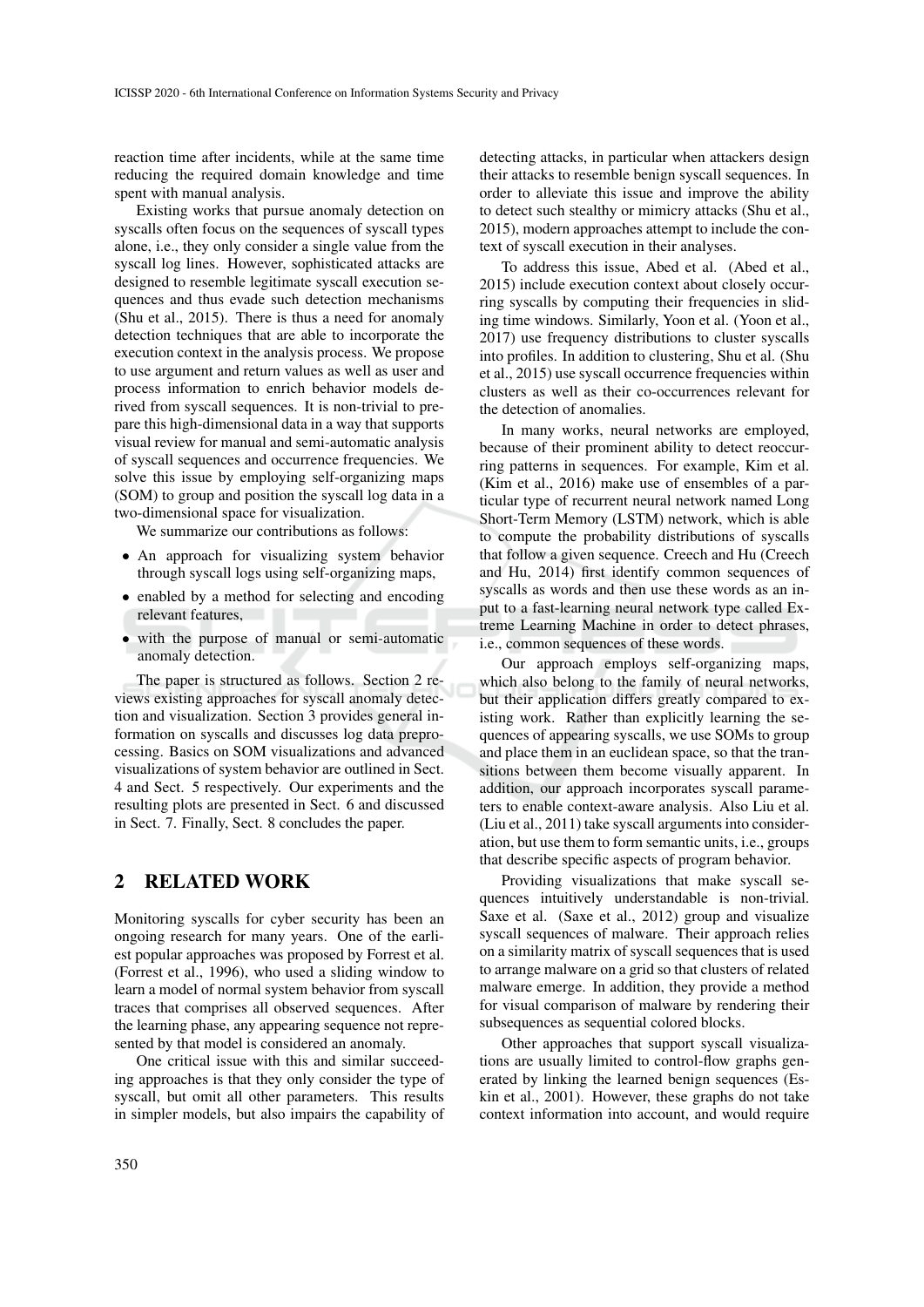type=SYSCALL msg=audit(1551210435.995:23194): arch=c000003e syscall=1 success=yes exit=19 a0=d a1=42 a2=180 a3=0 items=0 ppid=2249 pid=2253 auid=0 uid=33 gid=33 euid=33 suid=33 fsuid=33 egid=33 sgid=33 fsgid=33 tty=(none) ses=2 comm="apache2" exe="/usr/sbin/apache2" key=(null) Figure 1: Sample syscall log line of an Apache process.

| Table 1: One-hot encoded sample syscall log line. |  |  |
|---------------------------------------------------|--|--|
|---------------------------------------------------|--|--|

| svscal | CUCCO | $\Delta$ $\epsilon$ $\pi$<br>syscali | <b>ves</b><br>Success_ | -no<br>000<br>suc<br>æss | exit<br>$\sim$ | $\Delta$ V <sub>1</sub> | $\sim$<br>$\mathbf{a} \mathbf{v}$ 1 | $\mathbf{A}$<br>$ext{ext}$<br>$\sim$ | $\cdots$ |
|--------|-------|--------------------------------------|------------------------|--------------------------|----------------|-------------------------|-------------------------------------|--------------------------------------|----------|
|        |       |                                      |                        |                          |                |                         |                                     |                                      | $\cdots$ |

copies of nodes when syscalls appear with different parameters, leading to a high complexity. SOMs alleviate this problem by automatically placing the syscall instances according to the similarity of their parameters, thereby effectively clustering the data.

Girardin and Brodbeck (Girardin and Brodbeck, 1998) experiment with approaches to visualize network data, including SOMs. However, their approach focuses only on labeling the SOM for static analysis or real-time monitoring. While we also discuss labeling for overview, our approach visualizes node hit frequencies and node transitions in the SOM and additionally makes use of sliding time windows to detect changes of consecutively generated SOMs.

## 3 SYSCALLS

Syscall log data contains a mixture of categorical (e.g., syscall types) and textual (e.g., path names) values and is thus not directly applicable for training a model using machine learning without appropriate preprocessing. This section therefore investigates characteristics of syscalls, including the collection of syscall log data and properties of the data that enable the generation of a system behavior model.

#### 3.1 Characteristics

Syscalls are used by almost all applications for communicating with and requesting services from the kernel of the operating system that the applications run on. Employing syscalls as an intermediary is thereby a necessary step to provide controlled access to security-critical system components. There usually exist hundreds of different available system calls in most modern operating systems, some of the most common being open, read, or exec (Mandal, 2018).

In busy systems, service requests to the kernel are frequent, which generates long sequences of syscalls. Theoretically, the possible amount of combinations of consecutive syscall types is immense; however, investigating syscalls shows that occurring syscall subsequences are highly regular and contain chains of repeating patterns. The reason for this is that applications execute the same machine code over and over, thereby generating similar syscall sequences multiple times. Moreover, the steps necessary for carrying out particular tasks are usually not subject to change over time, but are relatively constant (Forrest et al., 1996). Therefore, mining frequently occurring sequences allows to generate normal system behavior models.

Parameters of syscalls on the other hand are more variable than syscall types and usually depend on the elapsed time, user input, other processes, or the system environment. While this makes them considerably more difficult to analyze than just the sequences of syscall types alone, they express the purpose of the syscall in a more fine-grained detail and are thus able to reveal information on the context in which the syscall is executed (Liu et al., 2011). When this context is expanded to not just one, but sequences of syscalls, conclusions on the current state of the system with respect to all its active processes can be drawn.

Incorporating context is a key aspect for utilizing syscalls for security, since any attacks or exploits are highly likely to manipulate or spawn processes and thus manifest themselves within the syscall logs. Thereby, a single syscall instance alone may not necessarily be reasonably recognizable as part of a malicious process; but rather one or multiple syscalls that are executed within a specific context may be indicators that the system has been compromised.

Figure 1 shows a sample syscall log line from an Apache server. Since the syntax of the lines are known and only consist of key-value pairs, a parser is able to extract all relevant parameters from such a syscall log line, including the time stamp, CPU architecture (arch), syscall type, return values (success, exit), arguments (a0 to a3), user information (uid, gid), process information (pid, comm, exe), and several more. In addition, a number of PATH records may follow each syscall (indicated by items). It is usually not feasible and reasonable to include all parameters when generating self-organizing maps. The following section explains the difficulties and outlines a method for selecting suitable parameters.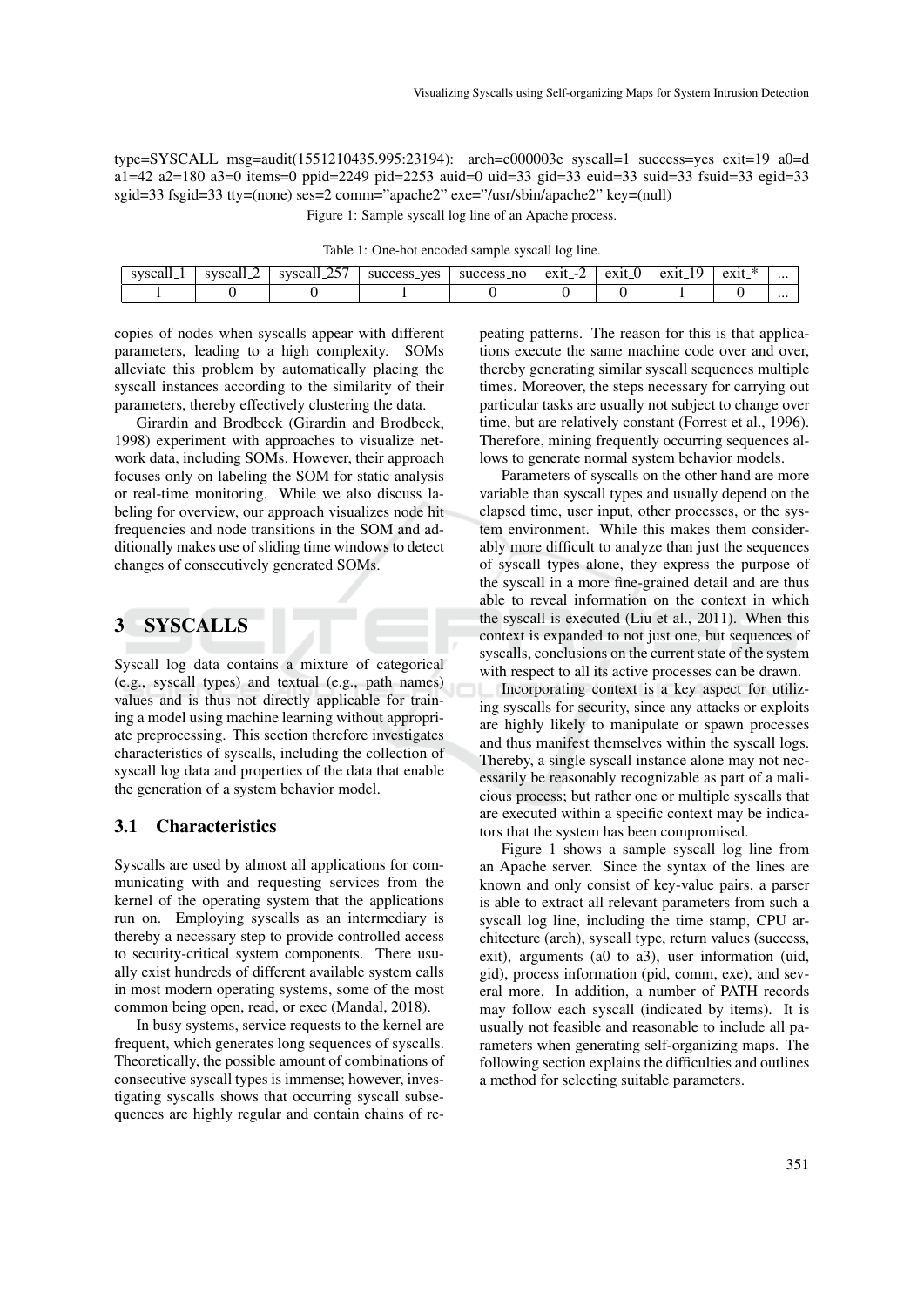#### 3.2 Feature Selection

One important observation from the sample syscall log line shown in Fig. 1 is that all parameters (except the timestamp) should be treated as categorical variables, since it is not possible to establish proper ordinal relationships between the values, even though some of them are numeric. For example, syscall type 1 (write) is in no way closer related to syscall type 2 (open) than to syscall type 257 (openat).

One possibility to enforce correct handling of categorical features is to apply one-hot encoding (Harris and Harris, 2007) to the extracted parameters. For this, it is first necessary to identify all unique values of a parameter to be encoded. In the second step, the parameter is replaced with a range of parameters, where each of them specifies whether the respective value is present in the syscall log line (1) or not (0). Table 1 shows some encoded parameters of the sample log line from Fig. 1. Thereby, the original name of the parameter is specified before the underline character, followed by the value. In this sample, three syscall types (1, 2, 257) are present in the data, and accordingly three parameter-value pairs exist, of which the first one is set to 1 and all others to 0 corresponding to the syscall type 1 in the sample log line. This is carried out analogously for all other parameters. Note that for each set of parameter-value pairs, only a single 1 is allowed, since each parameter exists only once in each log line.

Unfortunately, parameters that contain only or high amounts of unique values result in a massive enlargement of the resulting feature vector, but only contribute little or nothing to the ability of grouping the syscall observations, because the values are almost always 0 for each observation. Simply omitting such parameters is not recommended, because there may be one or few values that occur more often than others, which can be relevant feature for clustering. For example, half of all syscall log lines could have argument a3=0, while all others have unique values for this parameter. We suggest to group all values with insufficiently high occurrence frequency in a single wildcard-bucket, e.g., all values of a feature that occur in less than 5% of all rows. This ensures that frequently occurring values relevant for clustering remain in the data, while at the same time vector dimension is kept within reasonable bounds. Table 1 shows this idea applied to the parameter exit, where all exit values other than -2, 0, 19 are allocated to exit\_\*. Syscalls in this vector format are suitable for training a SOM. The SOM training process is outlined in the following section.

#### 4 SELF-ORGANIZING MAPS

This section covers the basics of self-organizing maps (Kohonen, 1982). We also mention differences to typical SOM applications and the role of SOMs in our approach.

#### 4.1 Overview

A self-organizing map (SOM) is a type of neural network that supports unsupervised learning. The main goal is to visually represent high-dimensional input data within a low-dimensional (typically twodimensional) space while maintaining topological properties as closely as possible. This is achieved by assimilating inherent structures of the input data by a set of nodes that are usually arranged within a rectangular or hexagonal grid of predefined size. Displaying the trained grid in a two-dimensional space is a useful tool for visualization.

The training procedure is as follows: a weight vector of the same dimension as the input data with initially random values is assigned to each node of the grid. The input vector of each syscall instance is then iteratively presented to the network, which learns structures of the input data by adjusting the weight vectors accordingly. Other than most existing neural networks, SOMs pursue competitive learning, meaning that for each syscall observation, the best matching unit (BMU) is selected by computing the minimal distance between the input vector and all of the weight vectors. Typical selections for the distance function are the Euclidean distance for continuous data and the Manhattan distance for binary or categorical data. The weight vector of the best matching unit is then modified to resemble the currently processed input vector more closely using a predefined learning rate. In addition, all neighboring nodes of the best matching unit are modified analogously, but to a lesser degree. This is carried out iteratively for all syscall observations in the input data and typically repeated several hundred times, until the weights of the grid reach stability (Kohonen, 1982).

As explained in Sect. 3.2, the approach proposed in this paper makes use of one-hot encoded input data in order to handle categorical values correctly. This binary data influences the typical outcome of the SOM: it is less common that input vectors fit "inbetween" frequently hit nodes, i.e., relative to the size of the grid, only a small amount of nodes are selected as best matching units. This leads to the formation of relatively clear boundaries between the nodes, which is not usual when SOMs are trained with continuous ratio scales that typically result in smooth and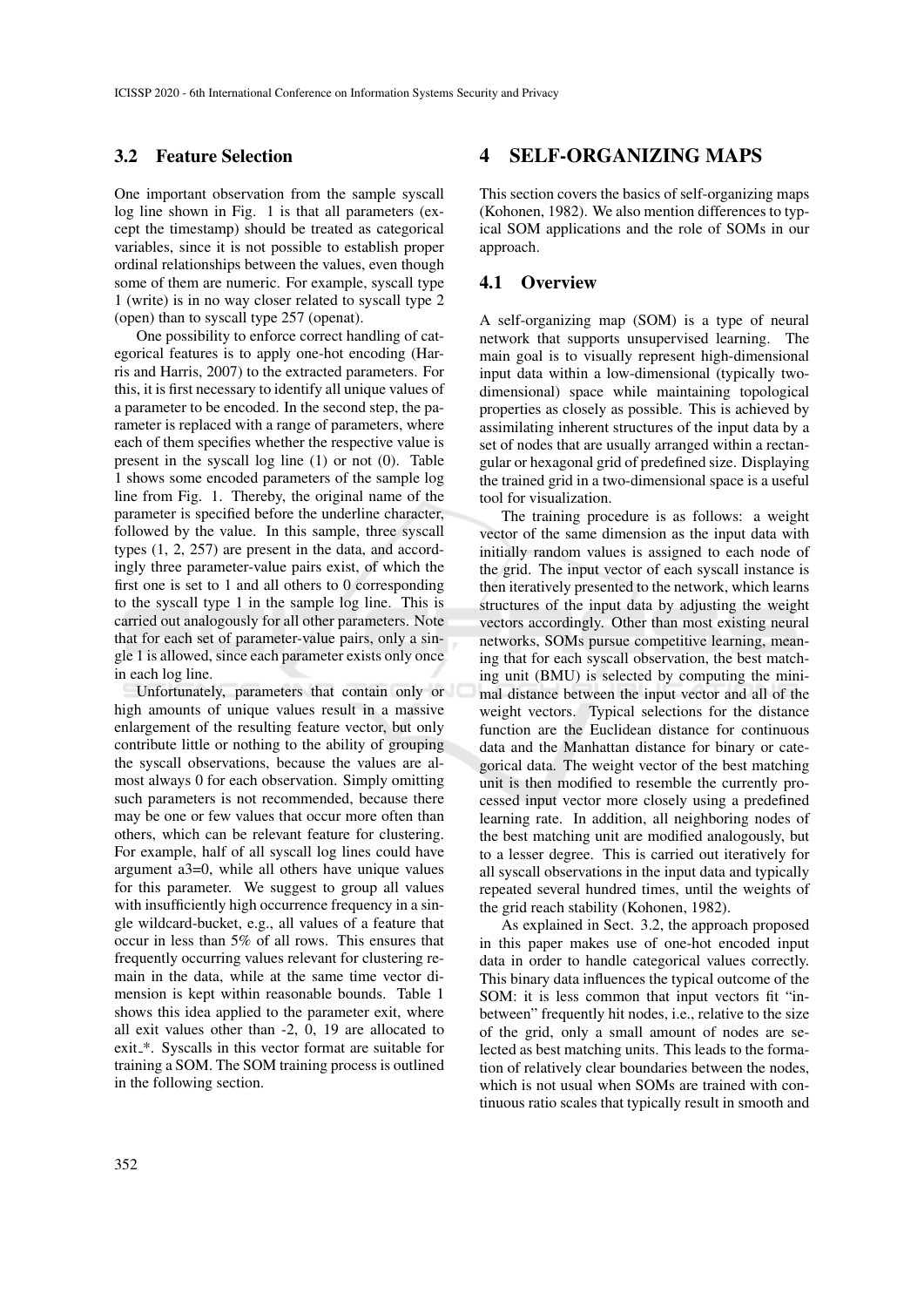gradually changing structures. Accordingly, the SOM functions more like a clustering algorithm that groups similar syscall log lines in the same nodes, but has the advantage to automatically determine the importance of each feature for each node and additionally maintains an overall topology useful for visualization.

#### 4.2 Node Labels

Node labels improve the expressiveness and simplify interpretation of SOMs, because they represent the most important syscall properties and display which features are shared or differ between neighboring nodes. We therefore print the names of the most relevant features onto each node.

We mentioned that the binary input data affects the overall distribution of the nodes, but it also has an effect on their labels. Other than for continuous data where the feature weights of each node are not bounded, the weights in our setup lie within the range  $[0,1]$ . Given that the input vectors are high-dimensional, it is not unusual that several feature weights computed at some nodes reach the maximum value of 1, meaning that the corresponding features are all equally important for describing the node, making automatic selection difficult. In addition, since these weights are computed solely using the vector instances that are mapped to the respective nodes or their neighborhood as outlined in Sect. 4.1, they may not necessarily be appropriate to describe the node with respect to rest of the grid or the other data instances. For example, a feature that is 1 in every instance of the whole data set yields the same weight of 1 at every node as another feature that is 1 only in the instances mapped to a specific node, and 0 in all other instances. However, the latter feature describes what makes that specific node different from the rest of the grid and is thus an arguably more informative label for the node.

We propose to alleviate this issue as follows. For each node  $n \in \mathbb{N}$ , compute the relative amount of ones separately for every feature  $n_1$ ,  $n_2$ , ...,  $n_N$  considering all instances mapped to that node, i.e.,  $r_1, r_2, \ldots, r_N$ with  $r_i = \sum n_i \div |n|$ , where |*n*| is the number of instances mapped to *n*. Then compute the relative amount of ones for every feature considering all instances that are not mapped to that node, i.e., use the rest of the instances from the whole data set  $m = N \setminus n$ to compute  $s_1, s_2, ..., s_N$  by  $s_i = \sum m_i \div |m|$ . Finally, compute the vector  $w = r - s$  that is higher for features that are present many times in the node instances, but rare in the data set. We see this value as a weight that indicates the most interesting features that distinguish the nodes and thus use it to select the labels.

Note that it is also possible to approach this issue conversely by considering the absence of a feature as an appropriate descriptor for a node. This is carried out in the same manner, but computing the relative amounts of zeros present in the data instances mapped on the node and the data set respectively. However, it is less intuitive to comprehend this kind of labeling and it was therefore omitted.

We also want to point out that due to the fact that the one-hot encoded data of one specific syscall log parameter always must only have a single 1 in all the features belonging to that parameter, it is unlikely that more than one feature corresponding to the same syscall log parameter are within the set of highestweighted features. Considering the sample shown in Table 1, this means that it is unlikely that both features syscall\_1 and syscall\_2 are within the top ranked features, but rather a mixture of different parameters.

## 5 SYSTEM BEHAVIOR ANALYSIS

The previous section explained relevant properties of SOMs with respect to binary input data that is derived from syscall log lines. In this section we build upon these insights and propose concepts for deriving system behavior from the SOM.

#### 5.1 Frequency Analysis

After training the SOM is completed, it is possible to map every syscall feature vector from the input data set to the node that yields the lowest distance to that input vector, analogously to the learning process described in Sect. 4.1. Visualizing these hit frequencies of all nodes results in a so-called hit histogram that displays the distribution of syscall execution frequency across the nodes. The hit distribution is relevant for system behavior analysis, because in steady systems the relative amounts of occurrences of all syscall types are normally expected to be quite stable within identically sized time windows, or follow periodic behavior.

We use logarithmic scaling for visualizing hit distributions. The reason for this is that in almost all real systems, syscall frequency distributions are highly unbalanced, making it difficult to recognize deviations on low-frequency nodes. An example of a hit histogram is given in the following section.

#### 5.2 Sequence Mining

Hit histograms represent a static unordered view on the syscalls appearing within a time window and thus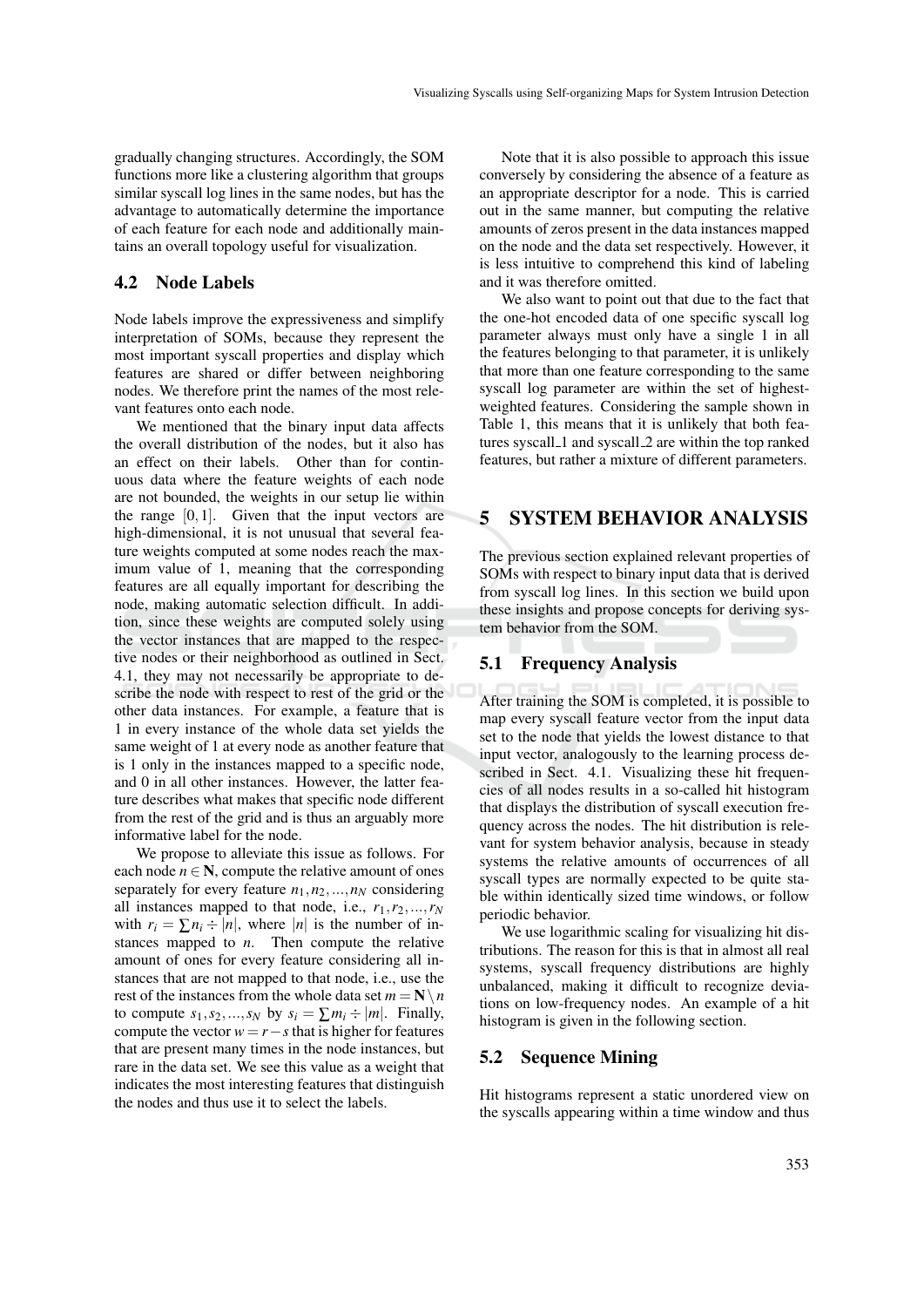

Figure 2: SOM of three sample processes (orange and yellow loops of arrows), including one anomaly (red arrows).

lack the ability to represent the sequences of syscalls. Our approach therefore connects nodes that are consecutively hit with arrows that point from each node to the subsequently hit node. When the same node is hit twice in a row, we insert a circular arrow pointing from the node to itself. We superimpose all arrows on the hit histogram and color the arrows according to the number of times this connection is present in the data, where yellow indicates a high number of transitions, orange indicates a moderate number of transitions, and red indicates a low number of transitions. Again, logarithmic scaling is applied.

Figure 2 shows a demonstration of the mentioned concepts on sample data. The data used for this visualization captures the three processes P1, P2, and P3 that continuously execute the following types of syscalls: P1 executes 93-91-82-93-91-82-..., P2 executes 3-4-146-3-4-146-..., and P3 executes 3-5-5-85- 3-5-5-85-... over a long period of time, where each number corresponds to a particular syscall operation, such as opening a file or executing a task. Several conclusions can be drawn from the plot: First, all processes are correctly depicted. The smaller orange loop of arrows in the bottom right corner corresponds to P1, the yellow loop of arrows corresponds to P2, and the larger orange loop of arrows in the bottom corresponds to P3. It is easy to distinguish the processes by observing the node labels where the syscall type is placed as the most relevant characteristic of most nodes, because it is the most diverse feature in the data. Second, P2 contains an anomaly that manifests itself as a syscall of type 146 that returns an unsuccessful exit code -2 instead of the successful exit code 361. Such an anomaly could not be detected by a system behavior modeling approach that only takes syscall type numbers into account. Accordingly, the

labels show that the parameters are higher weighted than the syscall type. Third, the hit histogram shows that the node of brightest color corresponds to syscall type 3, meaning that it is most frequently hit. This is reasonable, because both P2 and P3 make use of syscall type 3. Fourth, the arrow colors show that the yellow loop of transitions corresponding to P2 is the most active of all processes, and that the anomalous syscall was only executed very infrequently as indicated by the red arrows.

Note that processes usually overlap each other and are often executed in parallel. This causes that the sequences of syscalls are interleaved and thus lead to inconsistent transitions between the nodes. It is therefore necessary to only draw connections from any hit node to the subsequently hit node if the corresponding syscall logs originate from the same process. Luckily, syscall log lines typically have some kind of process identifier (e.g., the field pid logged by the Linux audit daemon) that allows to differentiate the individual processes easily.

#### 5.3 System Monitoring

Utilizing these process identifiers allows to create process models within the SOMs by selecting only the syscall log lines that possess the respective identifier. However, this would result in numerous SOM visualizations that have to be tracked simultaneously. We therefore propose to superimpose the transitions identified from all processes onto a single SOM, despite the increased complexity of the resulting plot.

The purpose of the transitions is to incorporate temporal dependencies into the plot. However, a SOM is still a rather static construct; it captures the system behavior within a specific time window. In order to obtain a more dynamic view on the system behavior, our approach is to run a sliding window over the data to generate sequences of SOMs. By going through the SOMs of the time slices, changes of the system behavior, such as previously empty nodes popping up, transitions suddenly appearing, or frequencies rapidly changing, become more obvious for the analyst.

We support this visual analysis by automatically computing anomaly scores that describe the difference between two consecutive SOMs. We utilize two anomaly scores: (i) node-based anomaly score that is defined as the sum of squared differences of all node hit frequencies, and (ii) transitionbased anomaly score that is defined as the sum of squared differences of all node transition frequencies. These anomaly scores form time-series, where low values indicate constant system behavior and rapidly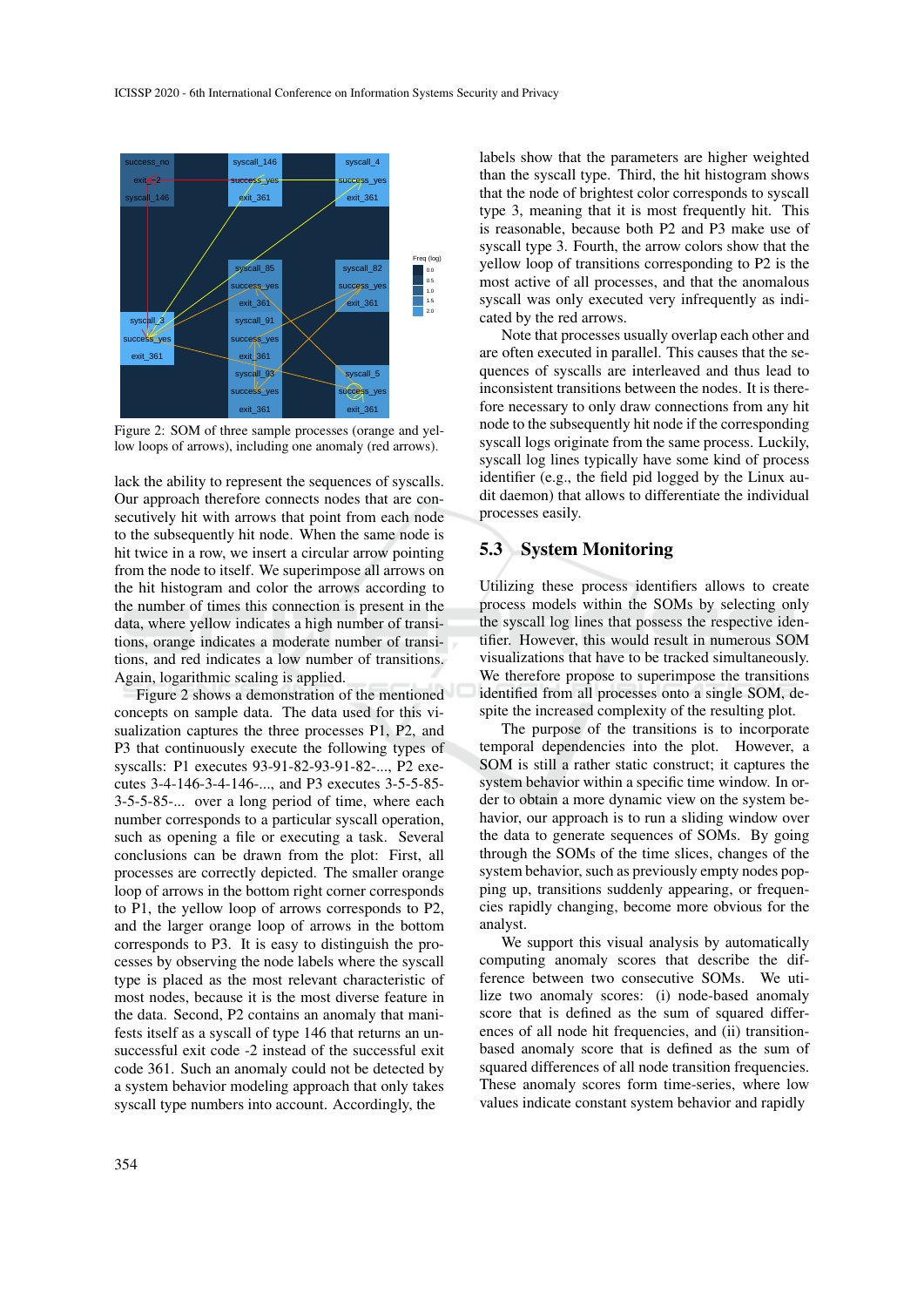increasing anomaly scores indicate a change of system behavior that may originate from malicious activity.

#### 5.4 Syscall Aggregation

The methods outlined in the previous sections focus on mapping individual syscalls to SOMs, visualizing their interactions, and detecting changes of reoccurring behavior on a detailed level. However, it is not easy to differentiate individual states of the system behavior, for example, periodically reoccurring states or the return to a known anomalous state.

For such a broader view on the data, we visualize aggregated syscalls, i.e., occurrences counted within sliding time windows. Other than the frequencybased approaches mentioned in Sect. 2 that count only syscall types, we propose to take all syscall parameters into consideration. In particular, we compute the sum of occurrences of each feature in the one-hot encoded data. The resulting data matrix containing continuous values is then used as the input of a SOM. We then slide another fixed-size window over the data instances that represent aggregated time windows and create sequences of hit histograms. Since syscalls are not ordered in this setup, we omit displaying the transitions in this view. We present the resulting visualizations at the end of Sect. 6.4.

# 6 EXPERIMENTS

This section presents the experimental validation of our approach. We describe the input data and the generated SOMs.

#### 6.1 Data

We validated our approach on real syscall log data that was generated by employing a modified version of the semi-supervised approach proposed by Skopik et al. (Skopik et al., 2014). Our system comprises a MySQL database and an Apache web server that hosts the MANTIS Bug Tracker System<sup>1</sup> and had virtual users perform normal tasks on the web interface, including reporting, editing, and viewing bugs, changing their preferences, etc. The syscall logs were collected using the audit daemon (auditd<sup>2</sup>) from the Linux Auditing System and a set of auditing rules that log the most relevant syscall types from all processes started by the Apache user. The sample syscall log line shown in Fig. 1 was generated on our system. In total, we obtained 70 unique types of input vectors after one-hot encoding.

The log lines were preprocessed using a Python script that extracts all values into a CSV format. We carried out our analyses in R, where we used the packages kohonen<sup>3</sup> for generating SOMs and ggplot2<sup>4</sup> for plotting.

#### 6.2 Attacks

**HN** 

Beside visualizing normal system behavior in a SOM, we also pursued to validate the ability of our approach to visualize anomalies, i.e., deviations from the normal behavior, within a realistic scenario. For this, we set up exploits for five vulnerabilities on the Apache web server and prepared one vulnerability scan triggered by the same user that accesses the MANTIS Bug Tracker System for generating the normal data. The attacks comprise (i) a local file inclusion, where the content of a file locally stored on the Apache web server is accessed, (ii) a remote file inclusion, where content served by the web server is executed, (iii) a command injection, where user information is displayed by executing a command locally on the machine, (iv) a remote command injection, where netcat is used to execute a reverse shell, (v) an unrestricted file upload vulnerability, where a file can be placed into an arbitrary directory, and (vi) a vulnerability scan, where the Nikto Web Scanner<sup>5</sup> is used to generate suspicious user behavior.

We ran the simulation for a total of 320 minutes and directed the user to execute the attacks in the same order as described above in intervals of 50 minutes, starting at minute 30. The manifestations of these attacks in the syscall audit logs were afterwards manually located to verify their presence. Each attack generates a sequence of syscalls, of which most parts are identical to syscall sequences that correspond to normal behavior. Only some of the syscall log lines differ from normal behavior by their syscall types, parameters or place in the sequence.

#### 6.3 System Behavior Model

Before going into detail on the detection of the attacks, we first investigate the visualization of normal system behavior. In order to display the normal behavior, the SOM is trained on the full data set,

<sup>1</sup>https://www.mantisbt.org/

<sup>2</sup>https://linux.die.net/man/8/auditd

<sup>3</sup>https://cran.r-project.org/web/packages/kohonen/ index.html

<sup>4</sup>https://cran.r-project.org/web/packages/ggplot2/index. html

<sup>5</sup>https://cirt.net/Nikto2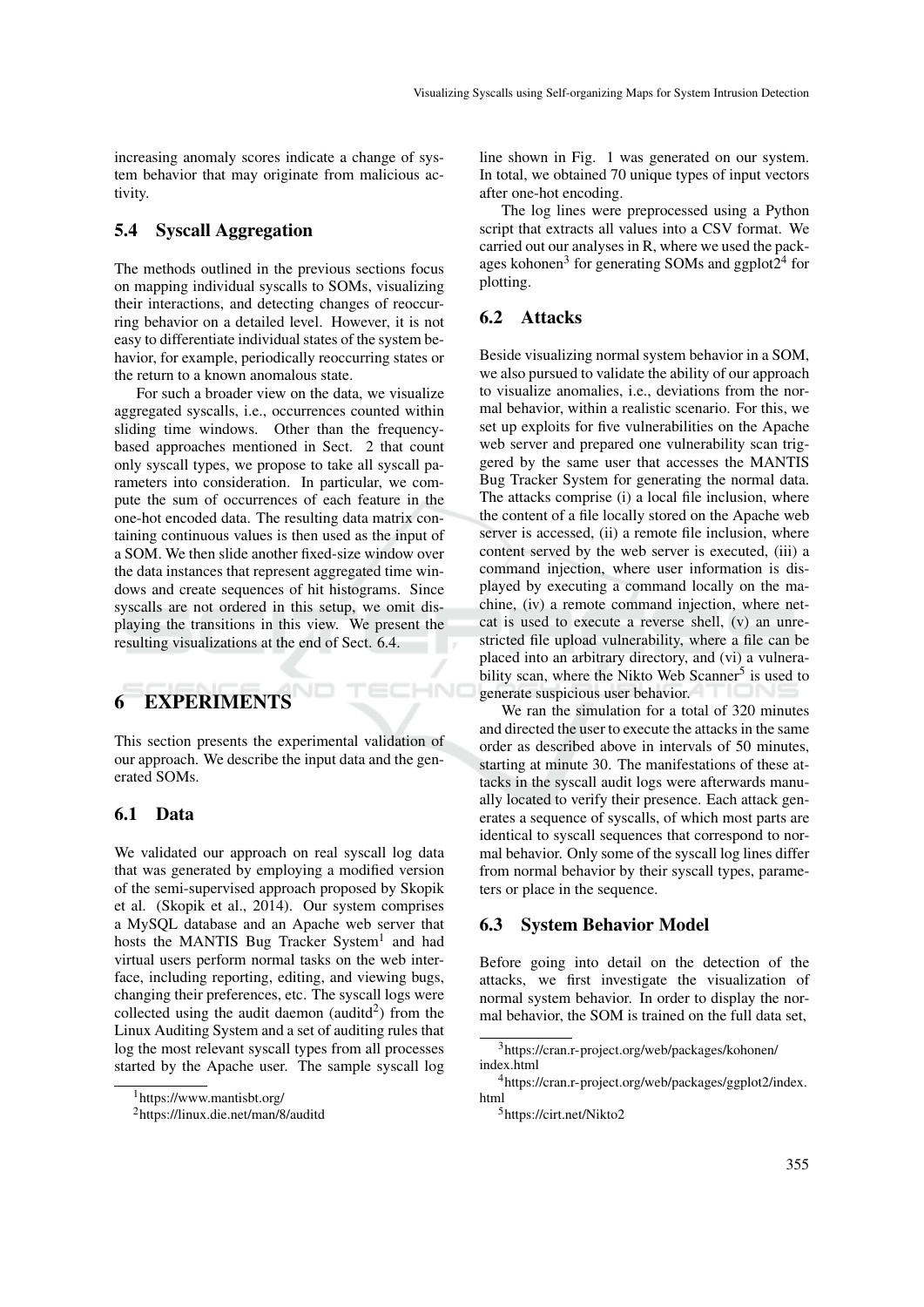

Figure 3: Visualization of syslog data representing normal behavior.

which also includes the log data corresponding to the attacks. Then, a sliding time window of 10 minutes passes with a step width of 1 minute over all syslog instances that occur before the first attack and maps these points into the SOM. Figure 3 shows one of these mappings. In the figure, some nodes are brighter than others, meaning that they are hit more frequently. Similarly, yellow arrows indicate a high number of transitions between the two connected nodes, while orange arrows indicate a moderate and red arrows a low amount of transitions.

Despite the figure appearing complex at first glance due to the many arrows overlapping, the total amount of arrows is comparatively low considering that transitions could exist between any of the 23 nodes active in this time window. In fact, the average amount of outgoing transitions from each active node is only 2.55. Comparing multiple visualizations of non-overlapping time windows also shows that their distributions of nodes and transitions is remarkably consistent over time. This indicates that SOMs are able to capture the normal system behavior correctly and enables the detection of anomalies as changes of the otherwise largely constant plot.

#### 6.4 Anomaly Detection

As mentioned in the previous section, the log data generated by the attacks was included in the training input data. However, there does not exist a specific feature that differentiates between normal and anomalous input vectors as it is done in most supervised learning methods that train their models on labeled data. We therefore consider our proposed approach to be an unsupervised method to identify anomalous system behavior within a fixed set of input data that



Figure 4: Visualization of the local file inclusion attack.



Figure 5: Visualization of the remote file inclusion attack.



Figure 6: Visualization of the command injection attack.

enables clustering and differentiation between normal behavior patterns and attack classes.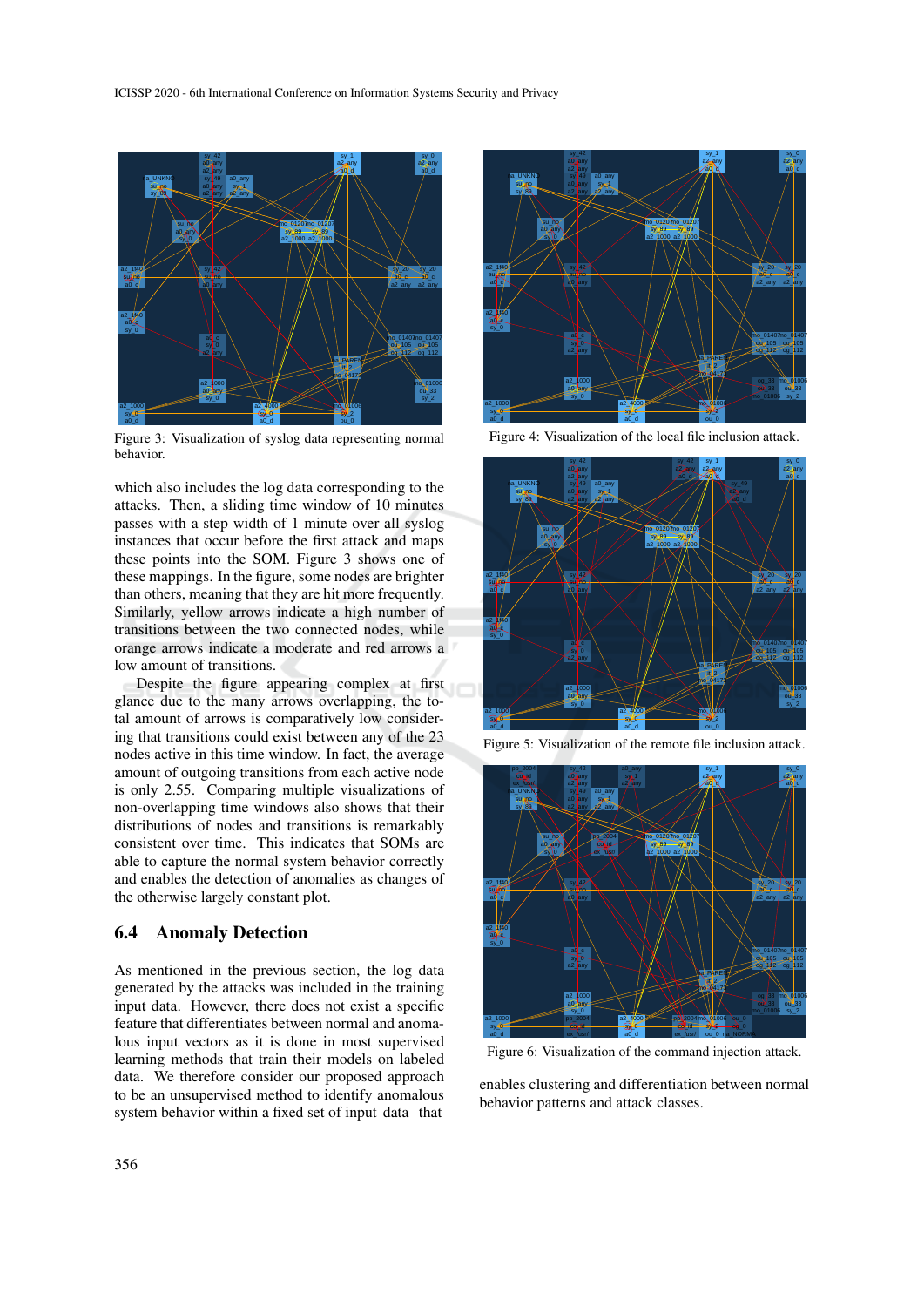

Figure 7: Visualization of the remote command injection attack.



Figure 8: Visualization of the file upload injection scan.



Figure 9: Visualization of the vulnerability scan.

We now go through the SOM visualizations that involve attacks. For this, the sliding window approach used to capture the normal system behavior was carried on to generate SOM mappings for time windows of 10 minutes length distributed over the whole data set. We compared the consecutive SOM visualizations to empirically assess that this time window size is large enough to record almost all normal behavior and small enough so that attacks do not overlap, i.e., there is always at most one attack taking place in every time window. Also note that the maximum delay between the launch of the attacks and their detection is equal to the step width of the sliding time window, i.e., in our setting, it takes at most 1 minute after completion of the attack to see its effects in the SOM. In the following, we select a representative time window for each attack and discuss whether and how the malicious behavior manifests itself as artifacts in the respective visualizations.

Figure 4 shows the visualization of the system behavior influenced by the local file inclusion attack. This attack only generates a single suspicious syscall log line and is thus the most difficult attack to detect for our SOM approach. Comparing the SOM mappings to the SOM that visualizes normal behavior, this log line manifests itself as one additional node hit that is visible close to the bottom right corner of the SOM. The labels suggest that ogid=33, ouid=33, and mode=0100644 are the most relevant features. We assessed that these feature values individually occur several thousand times in the data, but only their combined occurrence is distinctive for this and three other attacks. This shows that the attack is not detectable by monitoring all parameter values individually, but only the combinations of values.

As visible close to the top right corner of the SOM in Fig. 5, the remote file inclusion attack includes the execution of syscall types 42 and 49. Again, both these syscalls and the parameter a0=d are common in the data, but only their combined occurrences are unique for this attack. The command injection attack displayed in Fig. 6 is easier to detect, since it generates several unusually parameterized log lines, which are visible in the top and bottom of the SOM. In particular, the log lines stand out due to their parent process id (ppid) of 2004 and the command (comm) value "id". A similar interpretation is possible for the remote command injection attack displayed in Fig. 7, with the difference that netcat (nc.traditional) is used as a command. Figure 8 shows the file upload injection attack, which causes the execution of the same command as the local file inclusion attack and additionally generates a syscall of type 90 that appears as a node hit in the bottom right of the SOM. This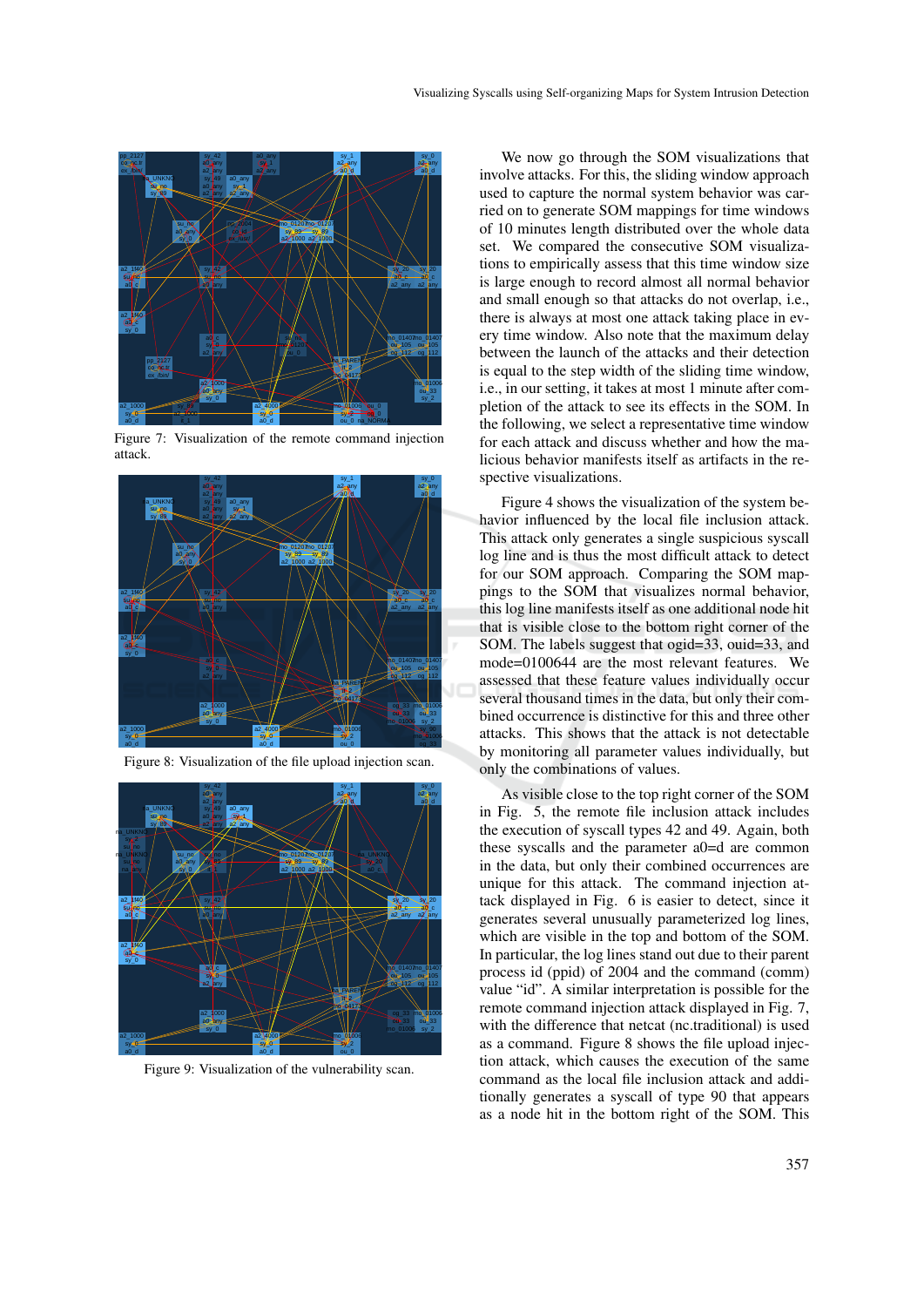

Figure 10: Anomaly scores computed from node (solid black line) and transition (dashed blue line) changes show rapid increases when the sliding time window enters and leaves intervals containing attacks (dotted red, vertical lines).

is the only syscall of this type in the data and thus also detectable without context information. Finally, Fig. 9 shows the SOM corresponding to the vulnerability scan. This attack induces the execution of several thousand syscalls and is thus the easiest of our attacks to detect. Beside some previously inactive nodes receiving hits, the attack mainly manifests itself as changes of hit and transition frequencies in the SOM, visible by nodes turning brighter and arrows changing color.

As outlined in Sect. 5.3, the differences between the consecutively generated SOMs result in timeseries that indicate changes of system behavior. Figure 10 shows the progression of these anomaly scores measured on the nodes and transitions over time. Note that due to our sliding window approach, each attack causes a peak when the attack enters the window and another one when the attack leaves the window. The anomaly score does not indicate system behavior changes from time windows in-between, because they are all equally affected by the same attack. The dashed red lines mark the points in time where the change of system behavior is expected.

In alignment with the observed changes of the SOMs, the third, fourth and sixth attack are strongly visible as peaks of the anomaly score, the second and fifth attack cause moderate increases and the first attack slight increases of the anomaly score. The progression of the anomaly score also shows several smaller peaks that are dismissed as false positives. Closer inspection shows that most of them are indeed generated by inconsistent behavior of the web server, but do not relate to our injected attacks.

Finally, Fig. 11 shows the results of our experiments with aggregated syscall data as described in Sect. 5.4. We display twelve plots where attack and normal behavior phases are alternating, i.e., the plots in the first, third, and fifth column correspond to the six attacks, while the plots in the second, fourth, and sixth column correspond to phases of normal behavior in between. Note that each plot covers a time span of 35 minutes and consists of data points that represent 25 minute time windows, e.g., the first plot covers the time span of minute 7 to 42 and contains twelve data points corresponding to the sliding time windows 7- 32 minutes, 8-33 minutes, ..., 18-43 minutes.

We interpret the plots as follows. Time windows of normal system behavior relate to nodes in the center or closer to the bottom left of the plot. Time windows that contain attacks end up concentrated on the sides or in the corners of the SOM. The reason for this is that these anomalous phases are highly different and thus end up far away from the normal behavior. The reason that the normal behavior does not perfectly overlap is attributable to the false positives already mentioned.

Note that we ascertained that the labels largely correspond to the labeling of the SOMs discussed before, i.e., nodes of SOM mappings of data containing attacks are labeled according to the respective features relevant for detection. For a more convenient view of the plots, we decided to cluster the nodes according to their distances using a hierarchical clustering algorithm. The clusters are displayed in Fig. 12 for a predefined amount of 6 clusters (left) and 13 clusters (right). Note that the cluster plot functions as a mask that classifies system behavior when being superimposed on the SOMs from Fig. 11. In particular, the left plot shows that clusters are found at the top left, top right, and bottom right corner as well as the right edge of the SOM, while the large gray area (marked with 1) mostly corresponds to normal behavior. The colored areas correspond to the third, fourth, fifth, and sixth attack, and thus confirm our interpretations of the SOMs. Note that the clusters 5 and 6 in the top right corner correspond to only one attack. The plot on the right shows that a more fine-grained clustering is required to also identify the first and second attack, which are more difficult to detect. However, this also misclassifies the normal behavior between the first and second attack.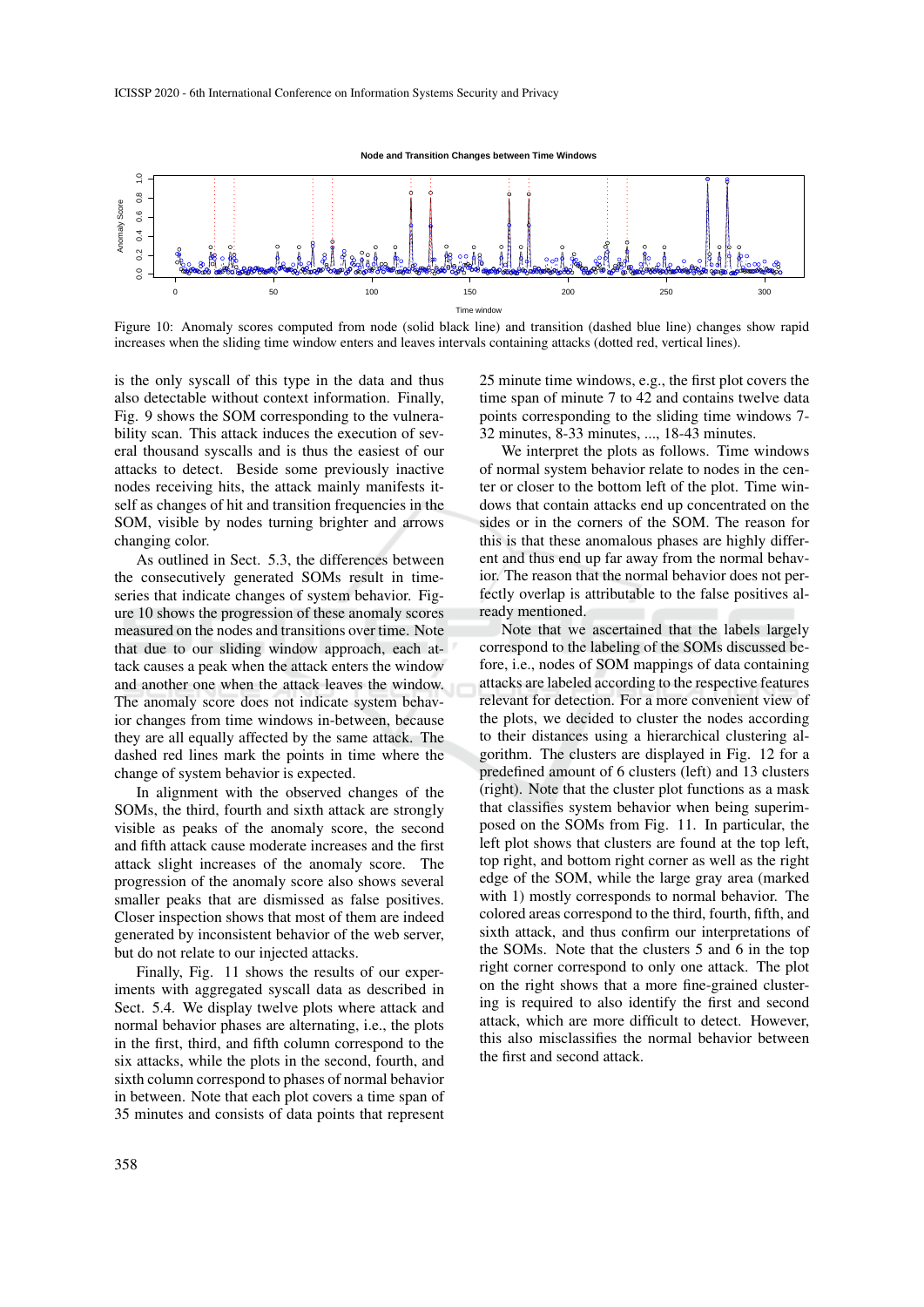

Figure 11: SOMs of aggregated syscall data from multiple time spans. The plots in the first, third, and fifth columns correspond to attack time windows, while the plots in the second, fourth, and sixth columns correspond to normal behavior in between.

ECHNO



Figure 12: Clusters serving as a mask for SOMs. Left: 6 clusters differentiate normal behavior (marked with 1) and four attack phases. Right: 13 clusters identify all attack phases.

## 7 DISCUSSION

The results presented in the previous section show that all injected attacks are detected by our approach. In particular, the labels of the nodes that correspond to the anomalies indicate that the parameters of the syscall log lines are essential in differentiating between normal and anomalous behavior. This is a significant advantage to existing methods that only focus on syscall types alone.

Employing SOMs for system behavior modeling emerged as a useful tool to generate visual assistance that improves the overview of the data and enables the exploratory detection of anomalous behavior. Thereby, no particular domain knowledge about the syscall log lines and the monitored system itself is required, as long as a reasonable time window size that captures all normal behavior is selected. We deliberately did not select a particular set of parameters for our analyses, but rather used all available values that occur sufficiently many times in the data, as outlined in Sect. 3.2. We realize that difficulties regarding the selection of appropriate time window sizes and thresholds for binning feature values may emerge in practical applications, but argue that they

can be determined with reasonable effort during the exploratory analysis. Nevertheless, we are aware that an automated parameter selection is able to improve the method and support the analyst. We leave this task for future work.

Despite the fact that our feature selection combined with the one-hot encoding resulted in highdimensional input vectors, we observed that the complexity of the data was rather low, consisting only of 70 unique types of input vectors. The reason for this is that our Apache server handles almost all operations made on the website similarly, despite random navigation and selections on the website. A system that produces more complex input data would require larger SOM sizes in order to decrease the chance of normal and attack input vectors being mapped to the same nodes. Choosing optimal SOM sizes and cutoff values for feature selection is non-trivial and must be determined iteratively by exploration. Note that we due to our exploratory approach, we did not carry out any evaluation regarding the computation time and focused on the detection and interpretation of patterns.

One limitation of our approach is that attack vectors must be present in the training data, otherwise the SOM does not learn the feature weights of the attacks, and mapping them to specific nodes is not possible. This prevents online detection of unknown anomalies on a pre-trained SOM. One solution is to continuously retrain a SOM on the most recent data for detection of unknown anomalies and use pre-trained SOMs only for classification of known attacks.

Furthermore, it is non-trivial to derive concise rules that describe system behavior from SOMs. This is due to the fact that the visualized processes frequently overlap partially and share nodes, making it difficult to extract dependencies.

Finally, the node placement of SOMs is topologically correct in the sense that similar syscalls are likely to be located close to each other. This makes